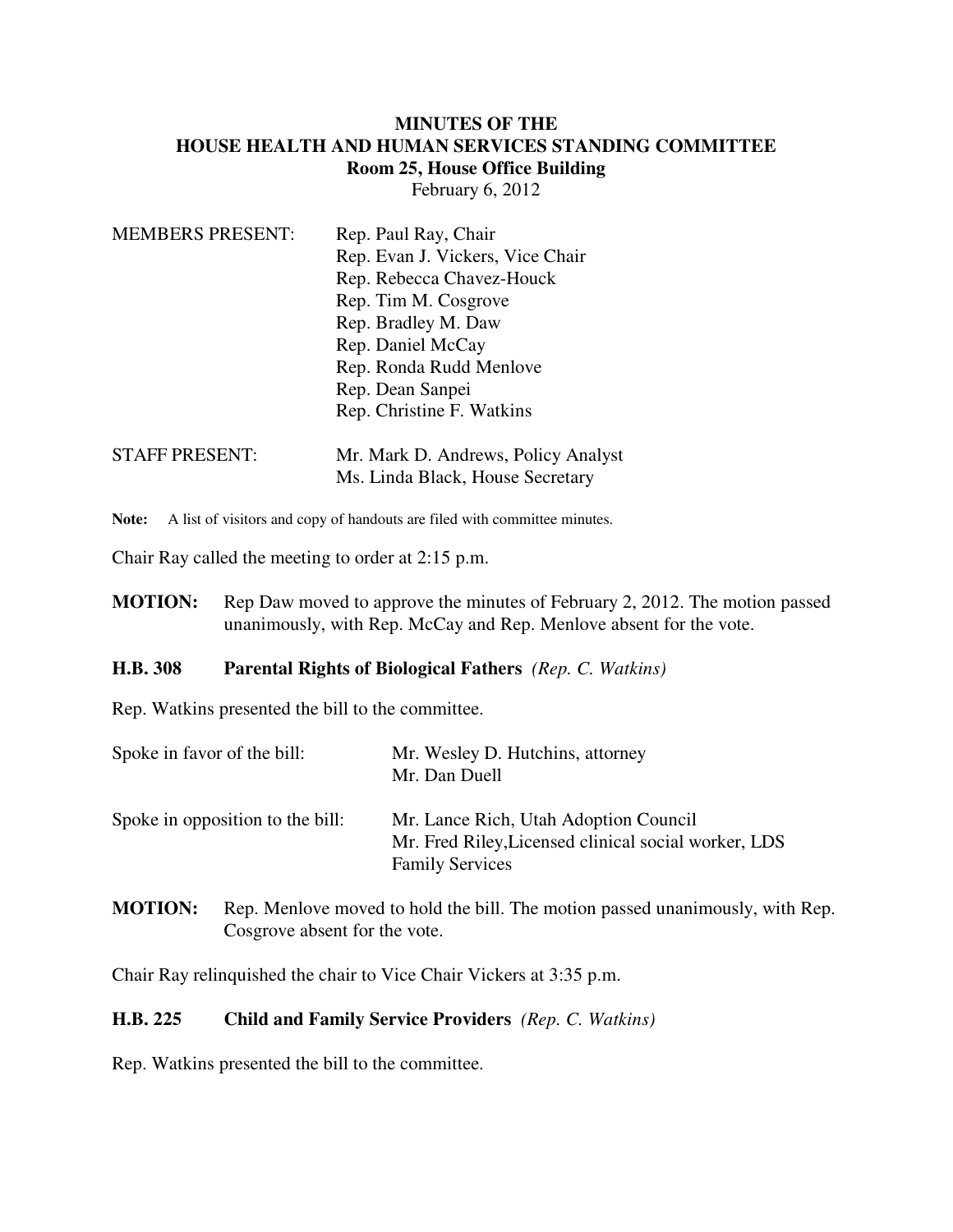House Health and Human Services Standing Committee February 6, 2012 Page 2

Rep. Watkins moved to amend the bill as follows:

- *1. Page 2, Line 43:*
	- 43 (3) When the division provides a service through a private contract, **not including a foster parent placement,** the division shall

The motion passed unanimously, with Rep. Cosgrove, Rep. McCay, and Rep. Ray absent for the vote.

- Spoke in favor of the bill: Ms. Charri Brummer, Deputy Director, Division of Child and Family **Services**
- **MOTION:** Rep. Menlove moved to pass the bill out favorably as amended. The motion passed unanimously, with Rep. Cosgrove and Rep. Ray absent for the vote.
- **H.B. 237 Child Welfare Amendments** *(Rep. W. Harper)*

Rep. Harper presented the bill to the committee.

- **MOTION:** Rep. Daw moved to replace H.B. 237 with 1st Substitute H.B. 237. The motion passed unanimously, with Rep. Cosgrove, Rep. Menlove, and Rep. Ray absent for the vote.
- **MOTION:** Rep. Watkins moved to amend the bill as follows:
	- *1. Page 36, Line 1094:*
	- 1094 (b) may **, if a suitable placement is not already available,** order the division to conduct a reasonable search **, in addition to any search that occurred when the child was initially taken into protective custody,** to determine whether there
	- *2. Page 40, Line 1230:*
		- 1230 (ii) **except as provided in Subsection (10)(c),** conduct a visit with the client in conjunction with the visit of a Division of Child
	- *3. Page 40, Lines 1231 through 1232:*
		- 1231 and Family Services caseworker.

 **(c) A guardian ad litem may meet with a client during a team meeting or court hearing when a Division of Child and Family Services caseworker is present.** 

- 1232  $[(10)(11)(a)$  An attorney guardian ad litem shall maintain current and accurate
- *4. Page 41, Line 1239:*
- 1239 [(11)] (12) (a) Except as provided in [Subsection (11)(b)] **{ Subsections (11)**